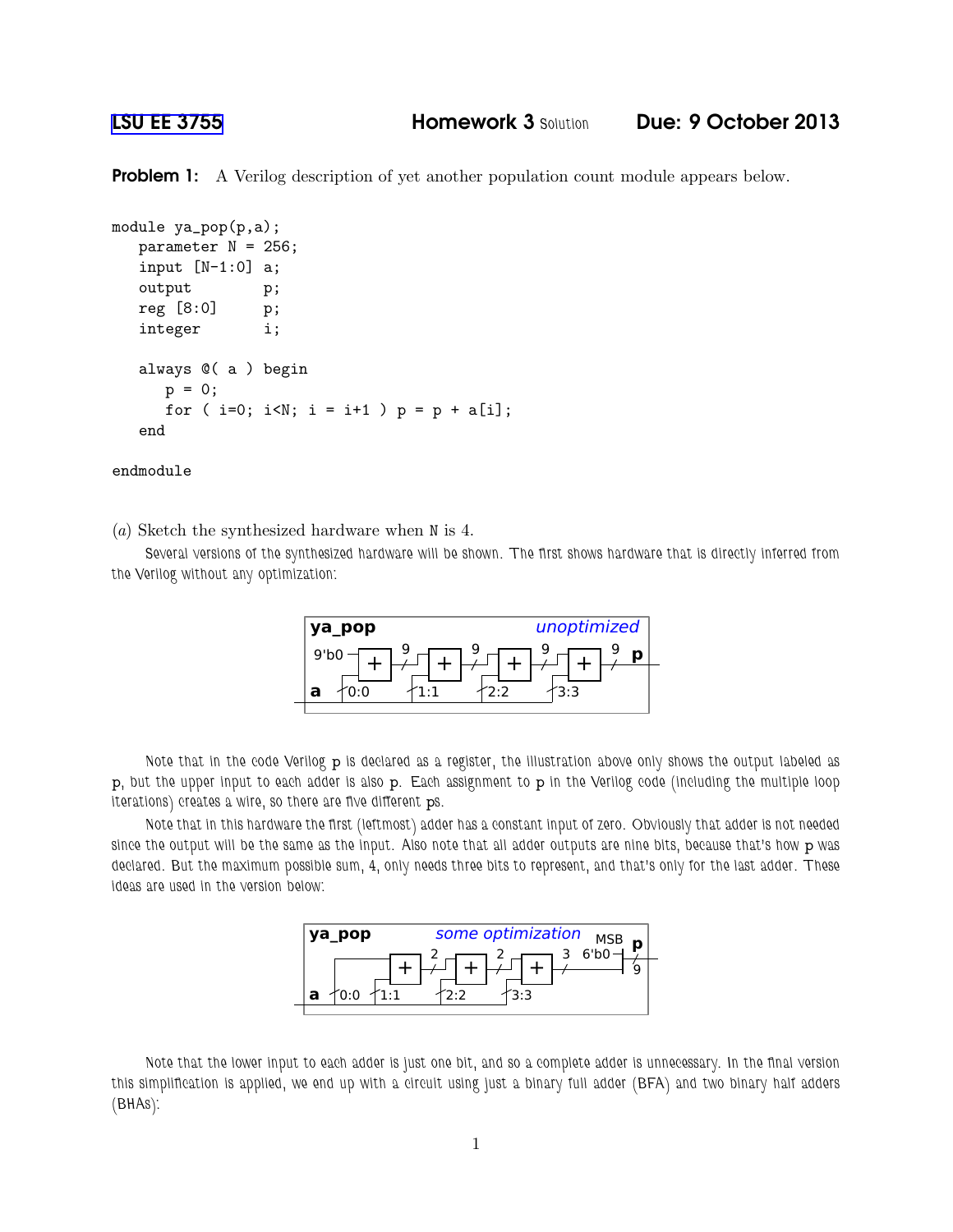

*Grading Note: Full credit would be given for any of these designs. That said, students are expected to know what a BFA and a BHA is and how the optimized circuit above works.*

(b) Estimate the cost in terms of gates when N is 4 assuming that a ripple adder was inferred for the + operator and that reasonable optimizations were made. For this problem assume that an XOR, and other basic gates have a cost of 1.

*As described the previous part, the adder logic for the four-bit population counter can be simplified to something very different than the series of ripple adders that would initially be inferred from the Verilog code. Nevertheless, to keep things simple this part asks for a solution that retains the series of ripple adders with only reasonable optimizations. In this solution* reasonable optimizations *will mean that the number of bits in each adder is reduced to that which is needed for the maximum possible output value and that the initial adder can be discarded.*

*Given the cost model, the cost of a binary full adder (BFA) is 5 and so the cost of an*  $q$ *-bit ripple adder is*  $5q$ *. For* the  $N=4$  case we need two 2-bit ripple adders and one 3-bit ripple adder, for a total cost of  $5\times2\times2+5\times3=35.$ 

For the  $N$ -bit case first assume that all adders are 9 bits. The cost would be  $5 \times 9N \ = \ 45N$ . Let  $n \ =$  $\lceil\lg(N+1)\rceil\approx\lg N$ , the number of bits needed in the output of the last adder. Using this a closer approximation of *the cost can be obtained,* 5(lg N)N*. For a tighter approximation note that a* j*-bit adder can be used in each of* 2 j−1  $s$ tages. For example, a  $3$ -bit adder can be used in  $2^{3-1}=4$  stages, starting at the stage where the sum can reach  $4$ *up until the stage where the sum can reach 7. Summing over each adder size we can an obtain the cost of the entire* population counter. If  $N$  is a power of 2 the cost will be  $\left[5+\sum_{j=1}^{1\text{g}\ N} 5i2^{i-1} \right]$ , where the  $5+$  is needed for the extra bit *in the last stage.*

*A natural question that might be troubling someone reading this is "Did I need to write all that to get full credit?!?" The answer is, no. For full credit one did have to recognize that most of the*  $N-1$  *stages contain an adder of*  $\bf{more}$ than one bit *and so consisted of more than one binary full adder per stage and so each stage had a cost of more than 5 gates.*

(c) Making the same assumptions as in the previous part, determine the delay for arbitrary N and for N=4. In particular assume that optimizations were made to reduce cost but that the circuit was not re-organized to improve performance (see the next part). In your delay model use 2 for the delay of an XOR and 1 for other gates.

*The delay from any input to any output of a BFA or BHA is 2 units. The critical path for the*  $N=4$  *optimized population counter illustrated above goes through all 3 adders, and so the delay is 6.*

The solution for arbitrary  $N$  is for a circuit using a ripple adder for each iteration (or stage). The **wrong** approach *is to add up the delays of each of the ripple adders. Under the delay model a* j*-bit ripple adder has a delay of* 2j*. For* N *stages of* 9*-bit ripple adders the delay would be* 2 × 9N *units of delay. This is wrong both because the adders in earlier stages can be smaller and because an adder in stage* i *can start before the adder in stage* i − 1 *completely finishes.*

*The diagram below shows the correct approach to computing delay, with the critical path shown in* bold red*. First note the size of the ripple adder in each stage. The first stage's ripple adder consists of just one BFA, the subsequent 3* stages need only 2 BFA. The stage receiving  $a_3$  still has just 2 BFA's because the maximum value can be  $4$ , and that can *be represented using two sum bits and a carry out.*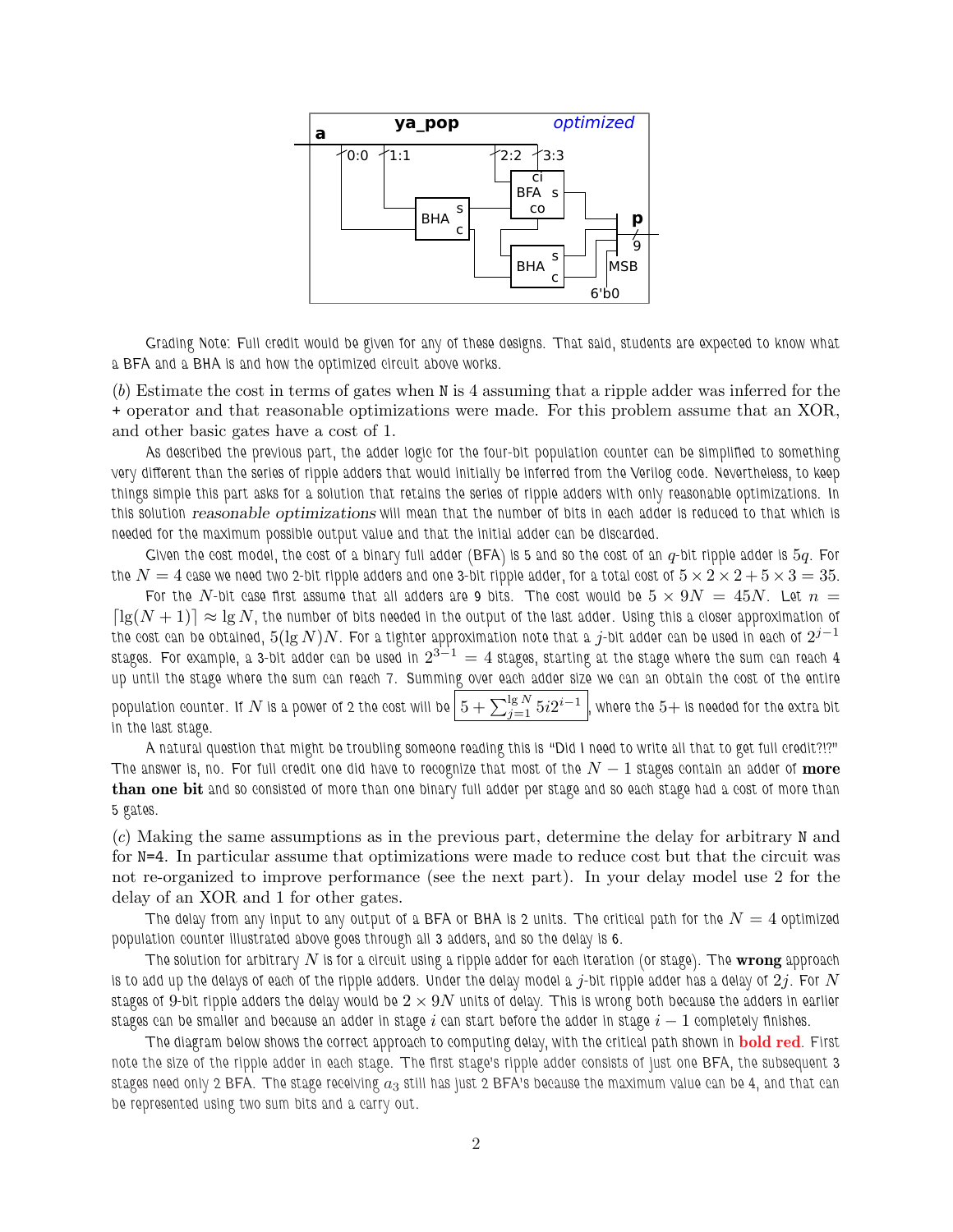

*Next notice that the critical path flows through the bottommost BFAs (the delay is shown in red numbers, critical path delays are* bold red*). The path flows through* N *BFAs to the right and* lg N *BFAs in the down direction, for a*

*total path length of*  $N + \lg N$ . The delay is 2 units through each BFA, for a total delay of  $2(N + \lg N)$ 

*The synthesized hardware above (with the timing analysis) uses binary full adders. Because every BFA has one of its inputs connected to a logic* 0*, they can be replaced by binary half adders. This change would reduce cost but not affect the timing. Another easy optimization is use each ripple adder for two bits of* a*, one going in the main input, the other in the carry in.*

**Problem 2:** As the previous problem hinted, it is possible to obtain faster performance from the population counter (than is possible from a synthesis program that does not apply the technique described below). Faster performance can be obtained by using use several smaller population counters and adding their sums.

(a) Briefly describe why this would result in faster performance.

*Based on the solution to the previous part, the time the circuit takes to compute the population of an* N*-bit value is*  $2(N + \lg N)$ . Suppose two  $N/2$  population counters were used. Each would take  $2(N/2 + \lg N - 1)$ , but *since they would be working at the same time there would be no need to add their delays. Adding the sum of each using a ripple adder would take an additional* 2 lg N *time units. The total delay using 2 population counters would be*  $2(N/2 + \lg N - 1) + 2 \lg N = 2(N/2 + 2 \lg N - 1)$  which is almost half  $2(N + \lg N)$  for  $N = 256$ .

*Note: For this simple circuit the Cadence Encounter RTL Compiler Version RC10.1.306 - v10.10-s357 1 synthesis program was able to synthesize fast hardware for all versions of the Verilog provided in this problem and solution. That is, the optimization that we hand-applied was unnecessary for performance. The point of the assignment was to learn how to use Verilog and to learn possible ways to transform designs to obtain higher performance, for those times when the synthesis program won't figure it out.*

(b) Write a Verilog behavioral description of a 256-bit population count module which instantiates four 64-bit ya\_pop modules.

*Solution appears below. The #64 between the module name and instance name specifies the parameter value. The module uses implicit behavior code to compute the final sum, which in this case is slightly more convenient than behavioral code.*

// SOLUTION module pop256x4(p,a); input [255:0] a;